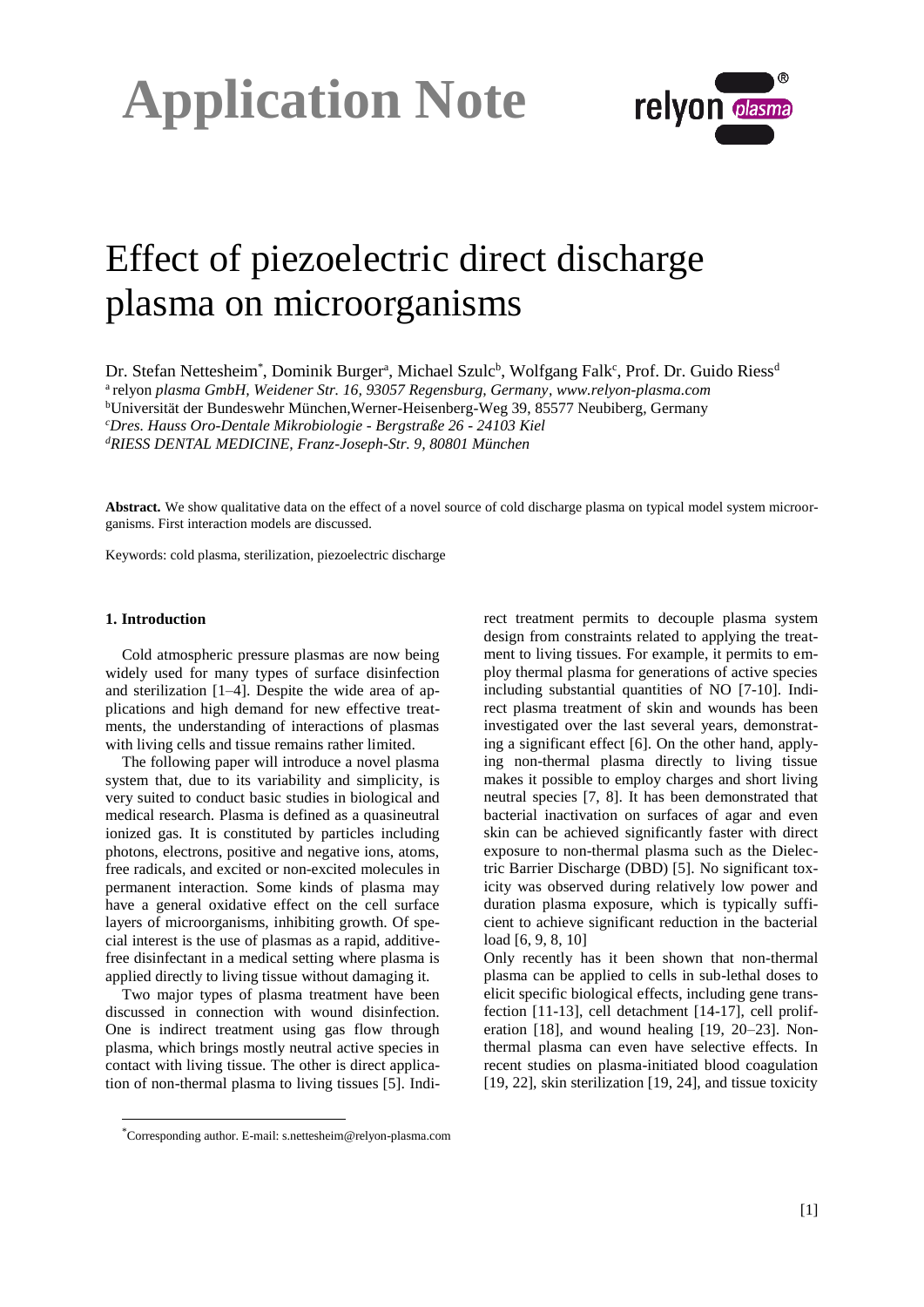



after plasma treatment [25, 26], plasma did not demonstrate measurable toxicity in the surrounding living tissue.

Even direct application of cold plasma to open wounds has been demonstrated using the rat model representing a surgical treatment situation [27].

Air plasmas are good sources of reactive oxygenbased species, ROS  $(0, 0_2, 0_3,$  and OH) and nitrogen-based active species RNS (NO,  $NO<sub>2</sub>$ ,  $NO<sub>x</sub>$ ). If humidity is present the equilibrium is shifted towards peroxide species such as  $H_2O_2$ . These reactive species affect the outer structure of cells by methods of oxidation and disturb its function, leading directly or indirectly to the death of the cell. It can be assumed that non-thermal plasma primarily produces ROS and RNS extracellular, in contrary to ionizing radiation or photodynamic therapy, which primarily produce intracellular ROS and RNS.

#### **2. Practical relevance**

#### *2.1. Dental medicine*

Periodontitis is an inflammation of the periodontium, i.e., the tissues that support the teeth. In the early stages, periodontitis has very few symptoms; and in many individuals the disease has progressed significantly before they seek treatment.

Conventional methods of controlling and treating periodontal diseases target pathogens using mechanical procedures (scaling and root debridement) and chemotherapeutic agents (systemically or locally delivered antibiotics and antimicrobial agents). These interventions often fail to achieve long-term control of periodontal pathogens.

Cold discharge atmospheric pressure plasma has been discussed as a novel approach to inactivate P. gingivalis, a pathogen highly associated with chronic periodontal disease, localized aggressive periodontitis, and periodontal abscesses. P. gingivalis is a gramnegative, non-spore-forming, anaerobic bacteria. An aggressive periodontal pathogen, P. gingivalis can invade soft tissues. One of the more practical aspects is that an efficient treatment needs to bring the active species closely to the inflammation source, often localized in small inaccessible gaps.

#### *2.2. Implant modifications*

Plasma-assisted modification of bio-relevant materials is an established technique to optimize the biofunctionality of implants or to qualify polymer surfaces for cell culturing and tissue engineering. Especially in the case of just in time surface activation of objects that have to be implanted into living tissue, a combined method for sterilization, decontamination and surface engineering (e. g. roughening, activation, introduction of functional groups or coating) would be of huge practical relevance.

#### *2.3. Surgical*

Methicillin-resistant Staphylococcus aureus (MRSA) is a bacterium responsible for several difficult-totreat infections in humans. It is also called oxacillinresistant Staphylococcus aureus (ORSA). MRSA is any strain of Staphylococcus aureus that has developed, through the process of natural selection, resistance to beta-lactam antibiotics, which include the penicillins (methicillin, dicloxacillin, nafcillin, oxacillin, etc.) and the cephalosporins. Strains unable to resist these antibiotics are classified as methicillinsensitive Staphylococcus aureus, or MSSA. The evolution of such resistance does not cause the organism to be more intrinsically virulent than strains of S. aureus that have no antibiotic resistance, but resistance does make MRSA infection more difficult to treat with standard types of antibiotics and thus more dangerous.

In healthcare environments, MRSA can survive on surfaces and fabrics, including privacy curtains or garments worn by care providers. Complete surface sanitation is necessary to eliminate MRSA in areas where patients are recovering from invasive procedures. Testing patients for MRSA upon admission, isolating MRSA-positive patients, decolonization of MRSA-positive patients, and terminal cleaning of patients' rooms and all other clinical areas they occupy is the current best practice protocol for nosocomial MRSA.

Studies published from 2004-2007 reported hydrogen peroxide vapor could be used to decontaminate busy hospital rooms, although taking significantly longer than traditional cleaning. One study noted rapid recontamination by MRSA following the hydrogen peroxide application [28, 29, 30, 31, 32].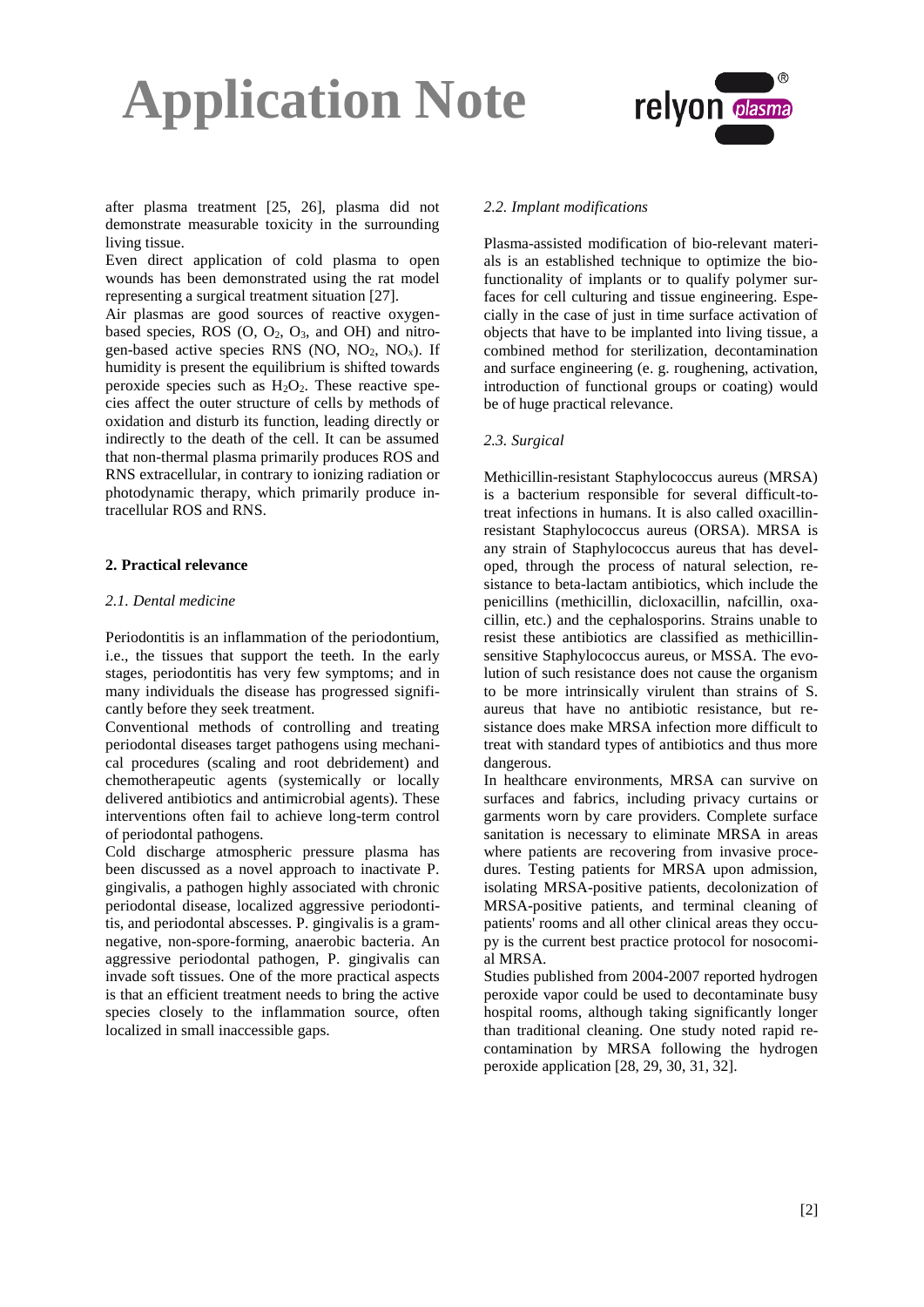

Therefore any unspecific method to treat or to prevent infections would have significant impact.

#### *2.4. Wound care and dermatology*

Initial experiments confirm the fact that infectious agents can be killed without adverse reactions on surrounding healthy body cells. Furthermore, it is possible to stimulate physiological and biochemical processes in living tissues by plasma treatment under special conditions. This opens the possibility to use plasma to support wound healing as well as to treat several skin diseases. Therefore, application-oriented research is directed to developing an integrated concept of plasma-based wound treatment comprising both superficial wound cleaning and antiseptics and stimulation of tissue regeneration in deeper tissue layers. On a solid scientific basis, further therapeutic plasma applications, e.g. in dentistry or surgery, will be opened during the next years [33].

#### *2.5. Food technology*

Antifungal activities of plasma were observed using various gas species under plasma discharge and it was reported that cold plasma was able to reduce spore germination for in vitro and in vivo test for Aspergillus niger, Aspergillus flavus, Penicillium sp. and Rhizopus sp., a few typical spores affecting food quality and known to produce strong toxins.

However, these species have shown to be much more stable against reactive oxygen species than bactericides [34].

#### **3. Description of the plasma source**

The choice of plasma source plays a tremendous role for the interaction channels that can be used to induce effects in biological systems.

A straightforward comparison of the physical properties of one plasma source to another (even if both are based on similar design principles) is very difficult and involves a lot of analytical efforts.

The situation is even worse in medicine, since clear monocausal correlations can be proven only in the absolute minority of cases and decision-making can often only be based on conclusion by analogy.

However, we think that a purely empirical approach can yield some quick results if a novel plasma source is screened in the field of microbiology, but it will also be very helpful to classify any novel design of plasma source according to its basic physical properties.

The plasma source that will be described in more detail in this report comes closest to dielectric barrier discharge (DBD) plasma generators, which generate a "cold" no equilibrium plasma [35]. The major difference to conventional DBD sources is that no external high voltage power supply is needed and the electric discharge is directly induced at the tip of a piezo-ceramic transformer (PZT).

#### *3.1. Piezoelectric direct discharge: PDD®*

Relyon Plasma has developed the PDD® technology (Piezoelectric Direct Discharge), which is based on direct electrical discharge of a piezoelectric transformer (PT) into a working gas.



Fig. 1. Working principle of a PDD cold plasma generator

With maximum efficiency, very high alternating electrical fields are created and the ambient process gas, typically air, is dissociated and ionized. In the case of PDD®, the gas temperature in the plasma volume remains near ambient temperature. Electron densities of approx.  $10^{14}$  to  $10^{16}$  m<sup>-3</sup> are achieved. Similar to dielectric barrier discharges (DBD), PDD® produces a typical "cold" non-equilibrium plasma.

#### *3.2. PZ2 handheld device*

One of the major advantages of this novel approach is that no external HV supply is needed and the voltage boost is done within only one integral ceramic component. PDD® technology has been integrated into a simple and robust handheld device with internal air feed (axial fan) and on-board control electronics that drives the piezoelectric transformer,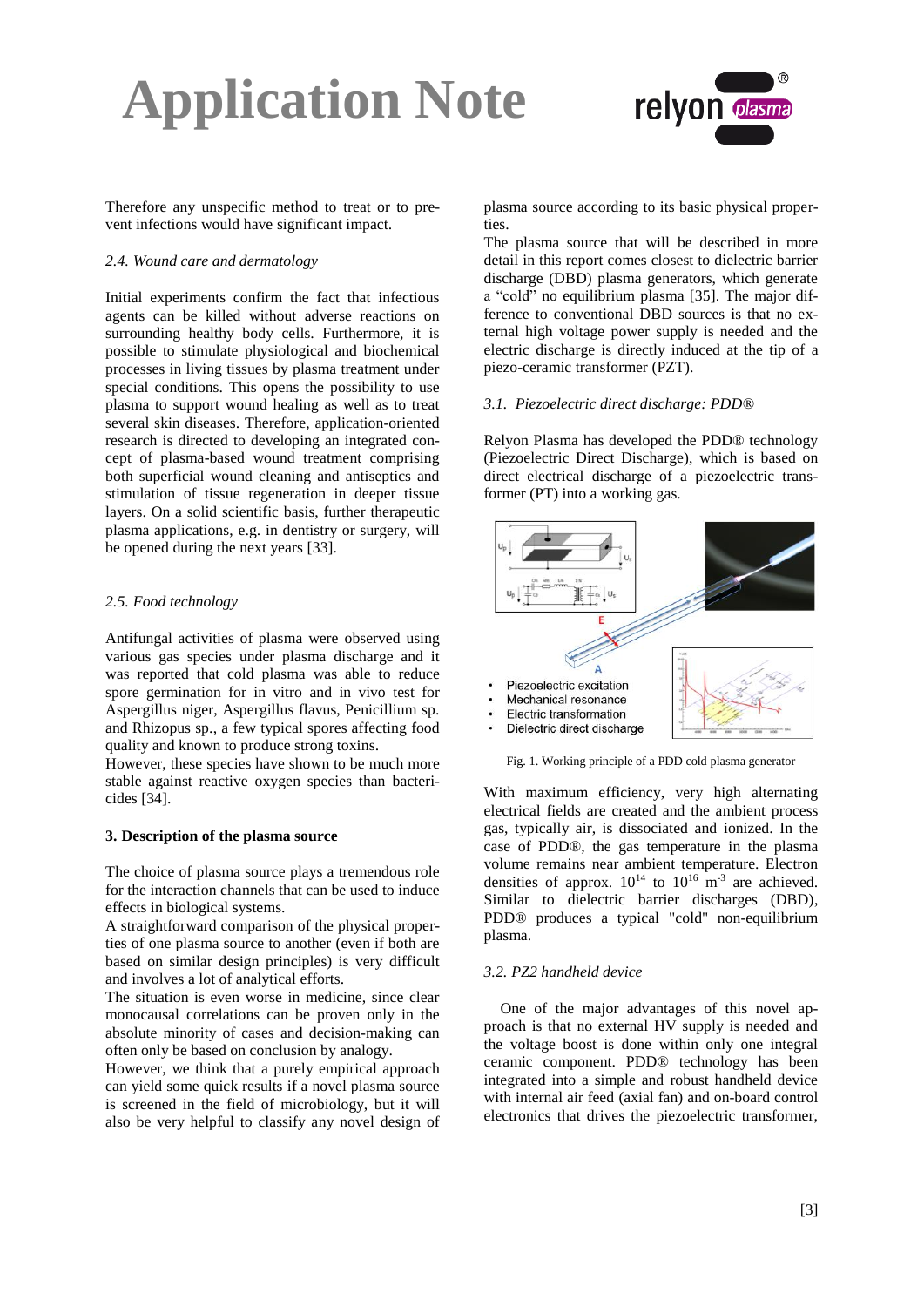

tracks the system resonance frequency and monitors process parameters and status.

Originally, the PZ2 handheld device had been designed for manual processes on industrial materials such as surface activation in precision engineering, micromechanics, optics, assembly technology, electronics, micro fluid technology, printing and labelling, inkjet, pad printing, coding and micro filling. But it soon turned out that the device has additional variable properties in food technology, medical technology, and pharmaceutical packaging, germ reduction and microbiology.



Fig. 2. PZ2 cold plasma device with transport case power supply and nozzle set.

Although the standard handheld device is operated with air and is delivered with only a small variety of nozzles, it can be quickly adapted to work with different process gases, gas mixtures at variable gas flow. So far the PDD® principle has been confirmed to work with air, nitrogen, argon, helium and gas mixtures such as  $Ar/O_2$ ,  $N_2/H_2$  and  $CO_2/N_2$ . Currently a huge variety of nozzles, ranging from micro jet or capillary to high diameter is under investigation. Easily the functional plasma module (driver board and PT) can be mounted into specific assemblies or even arranged into arrays to tap new applications.



Fig. 3. PZ2 igniting an intense glow discharge in a glass cavity purged with  $Ar/O<sub>2</sub>$ .

#### *3.3. Plasma composition (air operation)*

The gas phase of the plasma is constituted of many more or less instable components, thus yielding a variable downstream chemical activity.

The typical time constant of a secondary jet directed to the substrate is a number of milliseconds (1ms to 100ms) from the excitation volume to the treated surface. If the treated surface is used as a counter electrode, short living species can reach the interface as well.

The gas phase dynamic and the equilibrium state depend strongly on the gas compositions and physical parameters such as pressure and temperature.

The lifetime of excited atomic oxygen species is only nanoseconds under ambient pressure in air.

| Positively      | $N^+$ , $N_2^+$ , $N_3^+$ , $N_4^+$ , $O^+$ ; $O_2^+$ , $O_4^+$ ,                                                      |
|-----------------|------------------------------------------------------------------------------------------------------------------------|
| charged         | $NO^+$ , $N_2O^+$ , $NO_2^+$ ,                                                                                         |
| particles       | $H^+$ , $H_2^+$ , $H_3^+$ ; OH <sup>+</sup> , $H_2O^+$ , $H_3O^+$                                                      |
| Negatively      | e, O, O <sub>2</sub> , O <sub>3</sub> ; O <sub>4</sub> ,                                                               |
| charged         | $NO$ , $N2O$ , $NO2$                                                                                                   |
| particles       | $NO3$ , $H3$ , $OH3$                                                                                                   |
| Neutral species | $N(^2D)$ , $N_2(A^3\Sigma)$ ,                                                                                          |
|                 | $N_2(B^3\Pi)$ , O( <sup>1</sup> D), H                                                                                  |
|                 | N, O, O <sub>2</sub> , $(\alpha^1\Delta)$ , O <sub>3</sub> , NO,                                                       |
|                 | $N_2O$ , $NO_2$ , $NO_3$ , $N_2O_3$ ,                                                                                  |
|                 | $N_2O_4$ , $N_2O_5$ , $H_2$ , OH, $HO_2$                                                                               |
|                 | $H_2O_2$ , HNO, HNO <sub>2</sub> , HNO <sub>3</sub> , N <sub>2</sub> , O <sub>2</sub> , H <sub>2</sub> O               |
|                 | <b>THE REPORT OF STRAINING AND REPORT OF A STRAIN AND REPORT OF A STRAIN AND REPORT OF A STRAIN AND REPORT OF A ST</b> |

Table 1: Main chemical components of cold plasma ignited in humid air (Sakiyama et al. 2012)

More information on the gas phase dynamics can be found in the good overview from U. Kogelschatz et al. [36]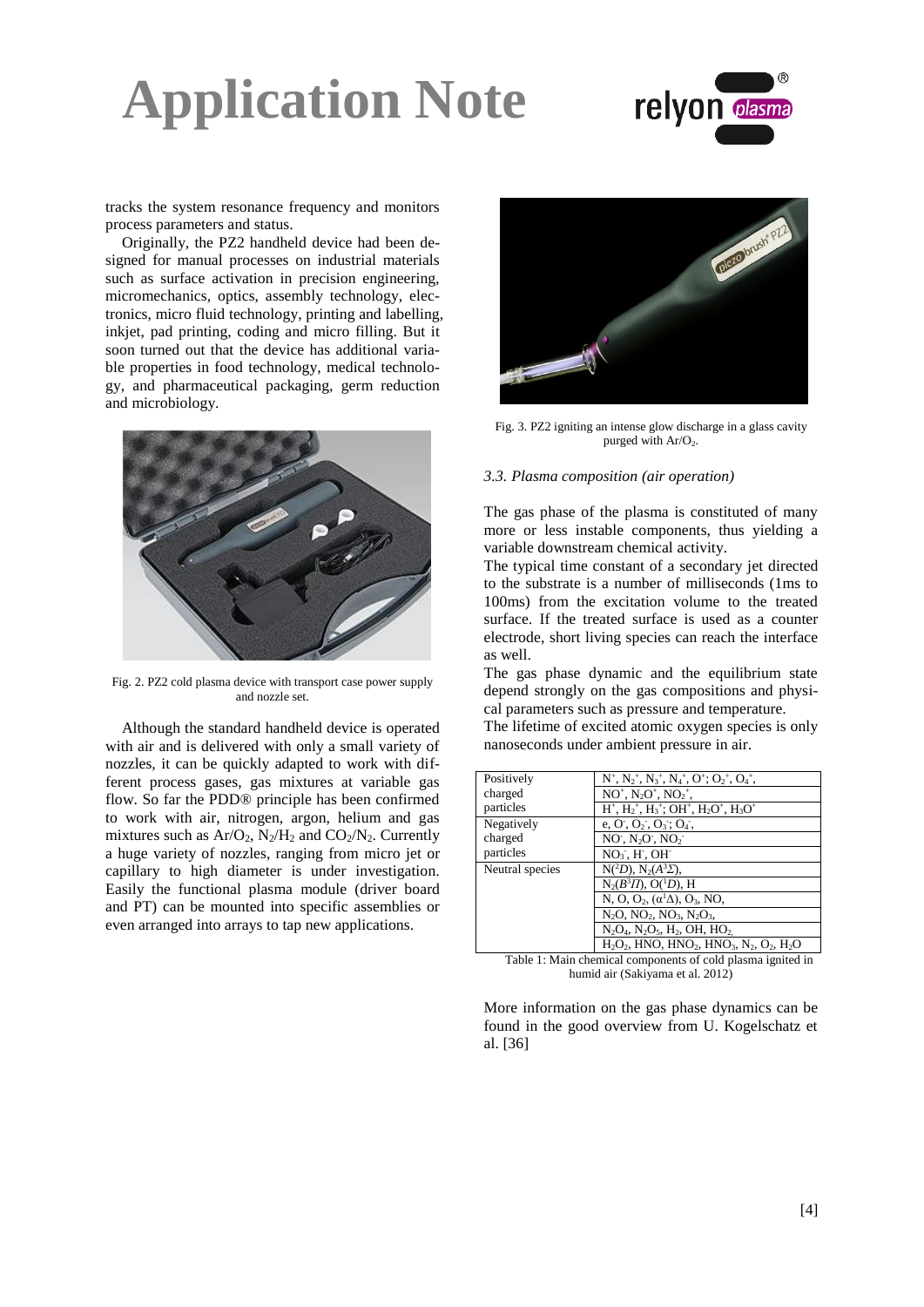

#### **4. Experimental setup**

#### *4.1. Configuration*

In order to define the interaction more precisely and to gain a satisfactory degree of reproducibility the handheld device (Type PZ2 PDD® device from relyon plasma) was mounted into a desktop style experimental setup (see figure 4).

Using this simple arrangement permits to control independently such parameters as dynamic xyz position, working distance, the flow rate of the process gas ionized in the discharge nozzle. The possibility to shield the sample from direct plasma flow but still allowing the exposure to UV radiation was crucial to discuss the contribution of the latter in our experiment.

Likewise the small chamber was designed to be flooded with some purge gas to show the effect of the surrounding atmosphere.



Fig. 4. Experimental setup a intense glow discharge in a glass cavity purged with  $Ar/O<sub>2</sub>$ .

#### *4.2. Sample preparation*

All samples have been prepared on 60mm petri dishes that have been seeded with known spore dilutions. The dilution series have been checked with calibrated optical density measurements.

The processed samples together with the reference plates have been incubated at 37°C for 15 hours. Only treated and untreated samples of the same batch have been compared.

#### **5. Results**

The goal of this report is not to go into detail for each individual species and to show a full DoE on the variable parameters. The complexity of the problem and the quantity of the data would overburden the basic conclusion and go beyond the scope of this

report. We therefore take out some typical examples and content ourselves with a qualitative interpretation if a quantitative analysis seems to be insufficiently consolidated.



Fig. 5. Two similar time series of dry air plasma treated S.A. culture at 50mm distance with 6L/min airflow and exposures of 1min, 2min, 6min against the reference first row.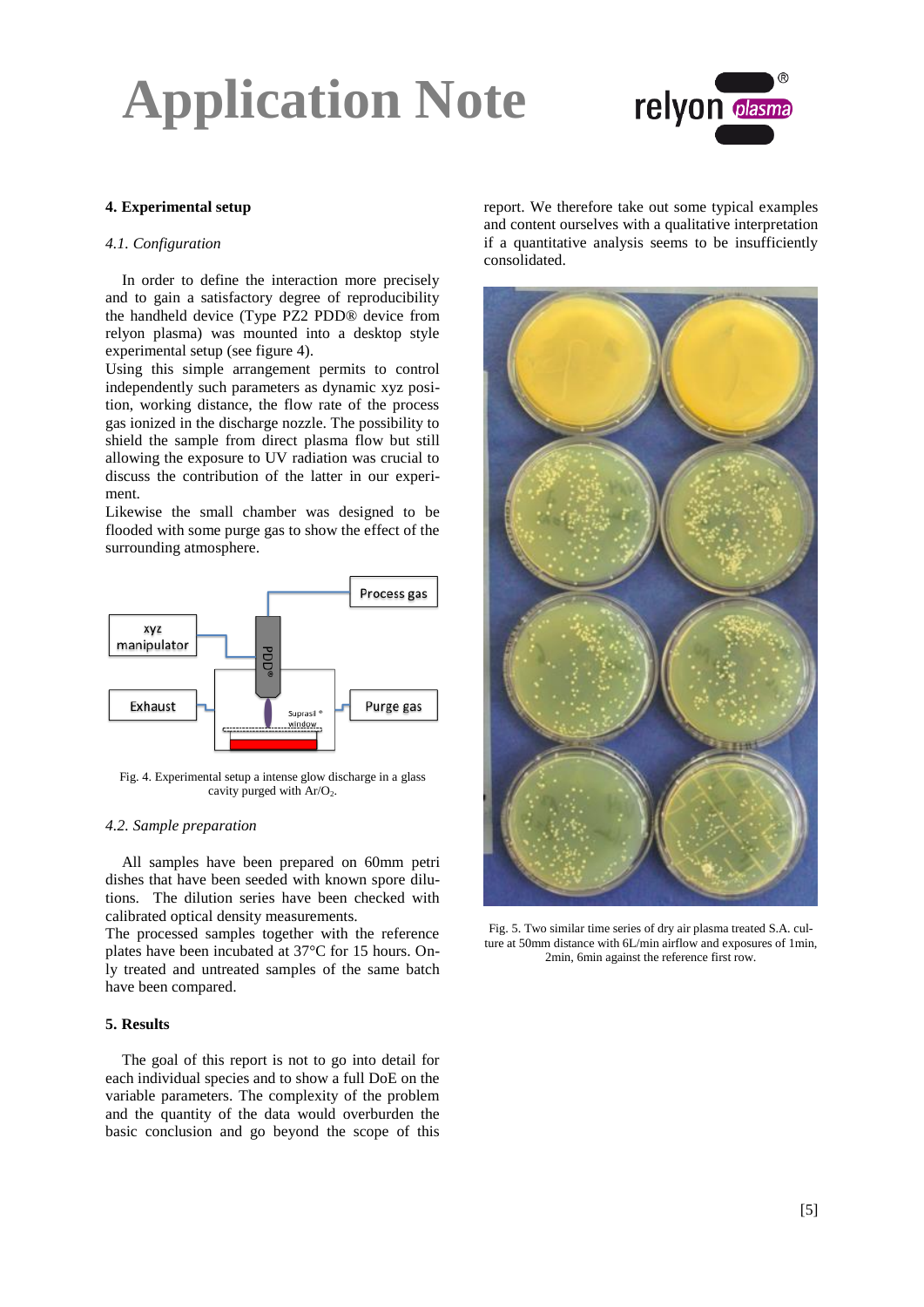



Fig. 6. E.C. treated wit a near field scan of the PZ2 kept at 1mm to the surface and scanned with a meander pattern in 3 minutes (a,b). E.C. treated with PZ2 at a working distance of 50mm using 6L/min dry air for 3 min (c,d).

#### **6. Discussion**

#### *6.1. Cause-and-effect chain*

The interaction of plasma with surfaces is a multiphysics process that involves excited neutral and charged gas phase species, energetic photons with up to several eV of energy, electric field gradients on the surface and thermal energy. All these effects can induce secondary effects such as surface heating, surface drying, surface charging, surface sputtering, surface photochemistry and changement of the PH value at aqueous interfaces. It is well known that even a chemically rather inert thermoplastic polymer such as polypropylene (PP) will change its surface properties under the action of plasma exposure. New surface functional groups are found, the polymer is partly oxidized and the topology roughened. Wettability can be changed from hydrophobic to hydrophilic. It seems therefore obvious that living cells will show some sensitive reaction on plasma exposure as well.

However it is not fully understood how the conditions of plasma exposure have to be tuned and which predominant physical or chemical effects contribute the major share in this treatment.

Although different types of microorganisms have adapted to totally different environments and conditions it is possible to rank the different interactions and to execute some simple experiments to confirm these statements.

#### Ion impact

Ion sputtering is a well-introduced technology to remove surface atoms at rates of some nm per minute [37]. However only under low pressure conditions or extreme electric fields charged species can be accelerated to kinetic energies high enough (above 10eV) to exceed the surface etching threshold. Under atmospheric conditions the mean free path between two collisions is too short to accumulate sufficient energy and even a sensitive surface will exhibit no damage. Therefore high-energy ion impact can be excluded to contribute under atmospheric conditions.

#### Surface charging

It has been reported that microorganisms are sensitive to surface charging [38]. Although dielectric barrier discharge type plasma sources are known to supply free electrical charge carriers (electrons an ions) at densities above  $10^{13}$  m<sup>-3</sup> plasma sources are inefficient charge sources compared to electron or ion beam devices. The sensitivity to charge transfer effects can be verified by applying an electrical bias to the treated sample. As expected biasing the sample with low voltages yields no substantial variation of the microbiological efficiency. Also using a process gas with low ionization threshold and long ion lifetime such as Argon (Ar<sup>+</sup>) which should lead to more efficient surface charging leads to a reduction of the microbiological damage on all tested species. Generally the humid and slightly conducting environment of living cells contributes to the robustness against charging. In contrary to cells scattered on an insulating surface, charge is quickly redistributed in natural environments where the cells are embedded in some kind of electrolyte.

Only at very low distances from the dielectric field source (at the tip of the piezo-ceramic) charge transfer with high net current occurs through arcing. Under these operating conditions local thermal effects and high ionic current densities in the liquid phase come into play. This regime, where unspecific burn pattern appear, is not applicable to sensitive tissue treatment.

It can be concluded that under normal conditions surface charge effects do not seem to be relevant in natural environments.

#### Electric field effects

In food industry high inhomogeneous electric fields are known to have germicidal effects [39]. The electric fields needed to impact biology on a short timescale are in the order of magnitude of about one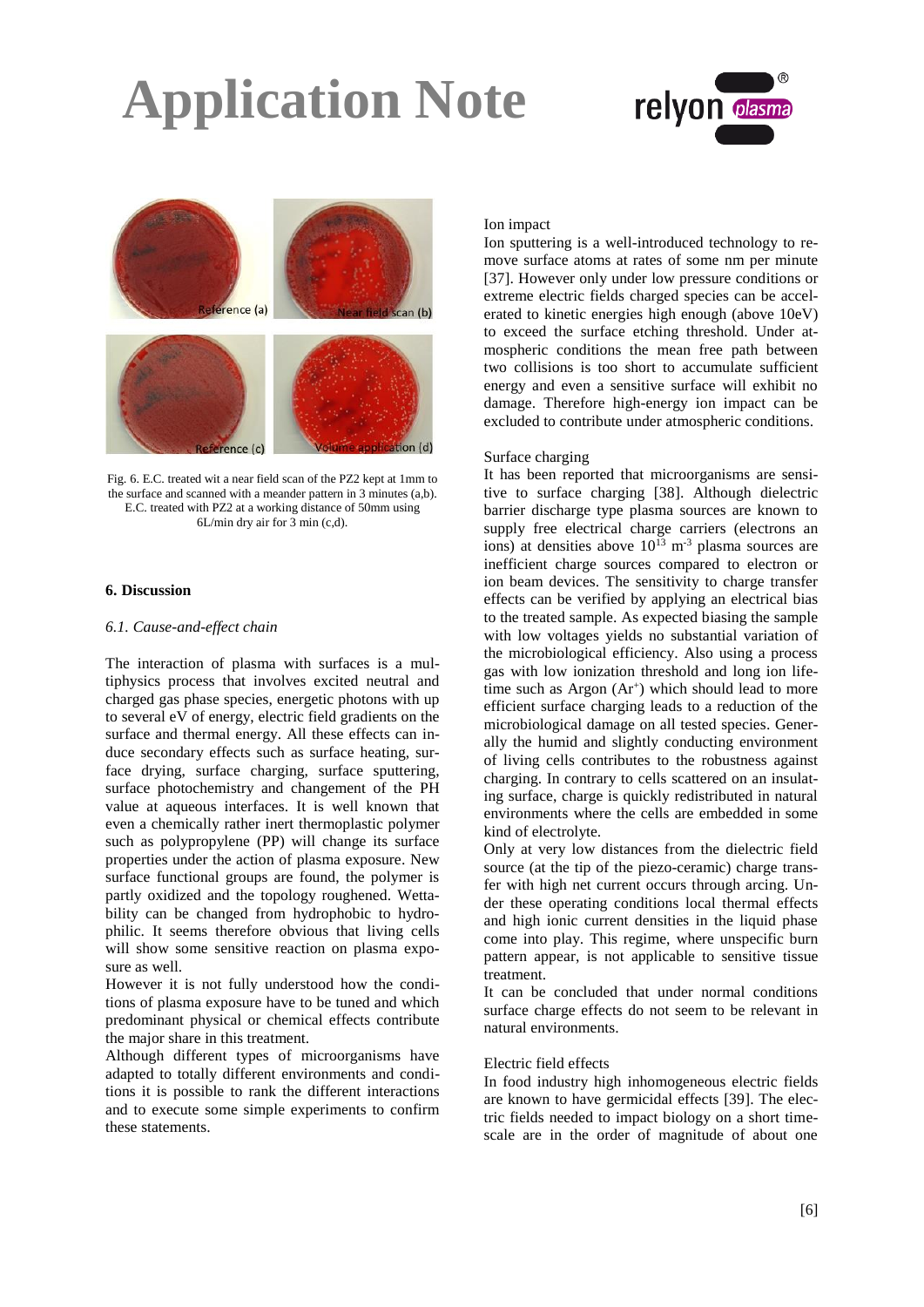

Volt/10 micron equivalent to  $10<sup>5</sup>$ V/m. In High intensity pulsed electric field (PEF) processing involves the application of pulses of high voltage (typically 20 - 80 kV/cm) to foods placed between 2 electrodes.

The typical dielectric barrier or piezoelectric plasma sources yield peak to peak voltages of up to 20kVpp. Due to the working principal the gap between the treated interface and the field source is filled with a gas with typical permittivities of  $\varepsilon = 1$ , whereas the liquid interface has a permittivity of  $\epsilon \gg 1$  ( $\epsilon_{\text{water}} = 80$ ). Hence most of the field drops in the gap between the dielectric tip of the plasma generator and the treated surface. Field intensity at the dielectric interface drops rapidly with the working distance. In addition the resistive loss in the treated sample is damping the field intensity. Therefore the coupling of the electric field into the micro active layer is very inefficient. Field effects would only play a role in direct contact mode where no gas phase or plasma effects are involved.

#### Drying

In most of the described flow type plasma treatments the process gas blows over the sample surface. If the gas is expanded from high pressure to ambient (compressed gas supply) it retains only a very low relative humidity. This very dry gas stream will desiccate the treated interface and could deteriorate the conditions for microorganisms. We therefore checked how much effect this drying effect has on the cell vitality. All experiments have shown that the tested species were quite tolerant to water loss on the timescale of several minutes and vitality was not affected if water balance was established again. We conclude that drying out plays only a minor role in the context of this report.

#### Temperature

The PDD® plasma source only increases the equilibrium temperature of the working gas by less than 20K. Even extended treatment of the tested species with streams of warm air showed no effect on vitality. Some species would even survive much higher temperatures up to 90°C during many minutes. Temperature measurements directly on the sample surface have shown that even at low working distances and maximum power settings of the plasma source the surface warm up was too low to cause significant harm to the cell cultures. Thermal effects are therefore ruled out.

UV

Depending on the process gas a broad spectrum of UV photons can be created during the discharge process. Using rare gases even VUV down to 130 nm can be generated. Generally speaking light emission from the gas plume indicates that there are highly reactive components that emit light during recombination and transition into the ground states. UV effects and gas phase effects will therefore go hand in hand in plasma surface interaction.

Ultraviolet germicidal irradiation (UVGI) is a disinfection method that uses ultraviolet (UV) light at sufficiently short wavelength to kill microorganisms [40]. By 1903, it was discovered that wavelengths around 250 nm (DNA damage band) were most effective for inactivation of bacteria [41]. Typical doses range from 2000  $\mu$ W·s/cm<sup>2</sup> to 10.000  $\mu$ W·s/cm<sup>2</sup>.

Full daytime sunlight reaches intensities of  $10^5$  $\mu$ W/cm<sup>2</sup> (1000W/m<sup>2</sup>) over the full integrated terrestrial spectrum. Below 400 nm (UV range) less than 5% of the total intensity is found. Below 300nm only less than 5ppm of the intensity reaches the terrestrial surface. Therefore microorganisms are not adapted to this short wavelength spectral range. Below 200nm water absorption gets dominant and microorganisms in liquid environment are shielded from deep UV, however indirect effects of photo induced chemistry in water will come into play.

The described PDD® plasma source emits UV especially when operated with monoatomic gases such as helium or argon. However the integrated spectral output has been measured to be below  $1000\mu\text{W/cm}^2$ at a working distance of 20mm using 6L/min argon and below  $200\mu$ W/cm<sup>2</sup> using air.

To be sure to discriminate the chemical from the optical effects, a high quality quartz window (suprasil) with good transmission was used to protect the sample from reactive gas species. The window transmits light down to 190 nm so that the treated surface is exposed to UV of the efficient range without substantial intensity loss. This simple experiment with the PZ2 using air showed that a cell culture that is exposed to the given UV radiation but protected from the direct plasma gas stream is hardly affected on the timescale of 5 minutes treatment. This only demonstrates that there are much more efficient UV sources than cold atmospheric plasma jets. Using Argon showed a weak but substantial effect on the cell cultures. The UV emission using argon is more intense.

It can be concluded that using noble gases will yield some additional effect by UV light, but if air is used the effect of UV light can be neglected. Since the PZ2 will perfectly work with both gas regimes, se-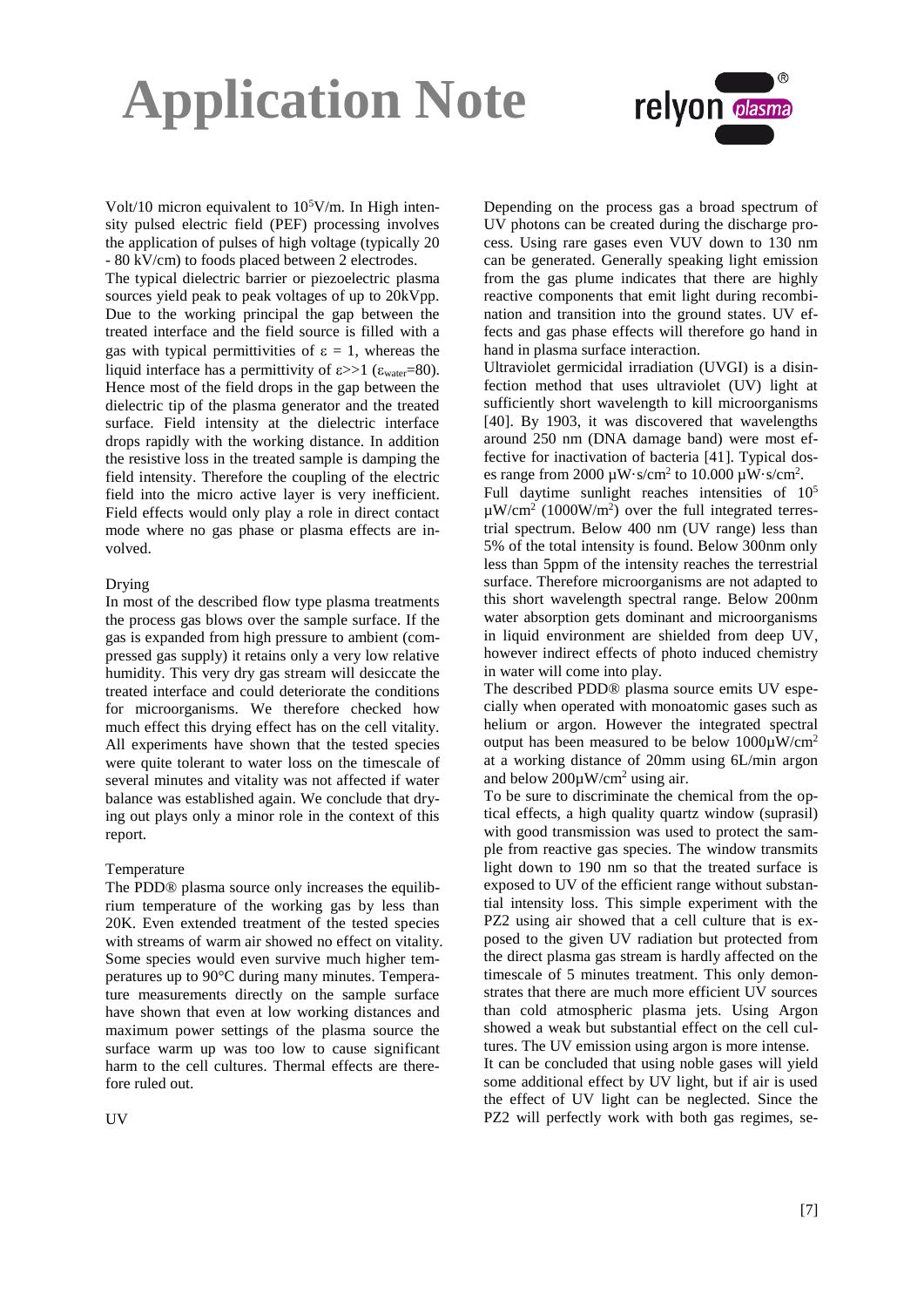

quential treatments with changing gas composition can be applied easily.

#### PH value

Qualitative measurements with humid test stripes have shown that the acidity quickly drops below PH=5 in the near surface layers. Quick changes in acidity can yield to partial denaturation of protein structures held within the bilayer of the phospholipid membrane. This can lead to the point of membrane pin holing and cell leakage. If the plasma jet is operated with air the PH value can change via solvation of nitric oxides to form nitrous or nitric acid  $(2 \text{ NO}_2)$ +  $H_2O \rightarrow HNO_3 + HNO_2$ ).

If humidity is present either in the gas phase or at the treated interface several path leading to the formation of hydrogen peroxide and OH radicals are possible.

Hydrogen peroxide is a weak acid but a strong oxidizer and is used as a bleaching agent and disinfectant.

Although PH value is only a qualitative indicator, dynamic decrease of this value indicate a high efficiency of the treatment process.

#### Hydroxide radical

The hydroxyl radical, •HO, is the neutral form of the hydroxide ion (HO–). Hydroxyl radicals are highly reactive and consequently short-lived. Most notably hydroxyl radicals are produced by the reaction of excited atomic oxygen with water. Direct gas phase reaction in humid air excited by electric discharges can also induce hydroxyl radical formation. However due to the low stability of the hydroxyl radical, formation directly at the wet interface seems more probable.

The hydroxyl radical can damage virtually all types of macromolecules: carbohydrates, nucleic acids, lipids and amino acids. The hydroxyl radical has a very short in vivo half-life of approximately 10 nanoseconds and a high reactivity [42]. This makes it a very dangerous compound to the organism [43, 44]. Since the dynamic build-up of hydroxyl radicals is strongly related to the interactions of reactive oxygen species, the isolated effect of hydroxyl radicals cannot be weighted precisely.

#### Reactive Nitrogen Species

Reactive nitrogen species (RNS) are a family of antimicrobial molecules derived from nitric oxide. Depending on the temperature of the discharge regime in air the equilibrium is shifted towards ozone formation trough different ROS intermediates at low temperatures. At high temperatures such as produced

in high current atmospheric arcs, ozone concentration drops in favor of nitroxide components such as NO and  $NO<sub>2</sub>$ .

The PDD® is not suited to produce high concentration of  $NO<sub>x</sub>$ . Also using pure  $N<sub>2</sub>$  in the absence of oxygen has led to a much lower biological activity than using dry air.

We have therefore used a comparison with a high power gliding arc atmospheric plasma nozzle (PAA® pulsed atmospheric arc technology) with up to one kW of power. The qualitative comparison was done by cooling down the gas stream rich in  $NO<sub>x</sub>$  to almost room temperature. Surprisingly the effect on two of the most responsive test species (SA and EC) was far below the expectation and much weaker than for the ROS rich stream of the low power PDD® device.

Prior investigations have shown that using humid air fed into a hot arc plasma nozzle will cause severe corrosion even on stainless steel components. But even the use of humidified air with the high power PAA® plasma jet did not lead to higher cell mortality. It therefore can be concluded that the efficiency of gas phase RNS on the tested microorganisms is much lower than expected and will not be efficient on a short timescale without additional influence of other effects such as UV, heat or ROS species.

#### Reactive oxygen species

Reactive oxygen species (ROS) are chemically reactive molecules containing oxygen. Examples include oxygen ions and peroxides. High ROS levels may result in significant damage to cell structures. Cumulatively, this is known as oxidative stress. In air ROS are generated by exogenous sources such as ionizing radiation or electric discharge.

Harmful effects of reactive oxygen species on the cell are most often:

- damage of DNA
- oxidation of unsaturated fatty acids in lipids (lipid peroxidation)
- oxidation of amino acids in proteins
- inactivation of specific enzymes by oxidation of cofactors

Finally in the gas phase all oxygen intermediates lead to molecular oxygen or ozone  $O_3$  that is rather stable for many minutes at moderate temperatures and low relative humidity.

However in the presence of water (gas phase or liquid interface) sequential formation of hydroxyl radicals (-OH), hydrogen peroxides  $(H<sub>2</sub>O<sub>2</sub>)$ , superoxide radicals  $(O_{2}$ -) will occur. The hydroxyl radical is extremely reactive and immediately removes electrons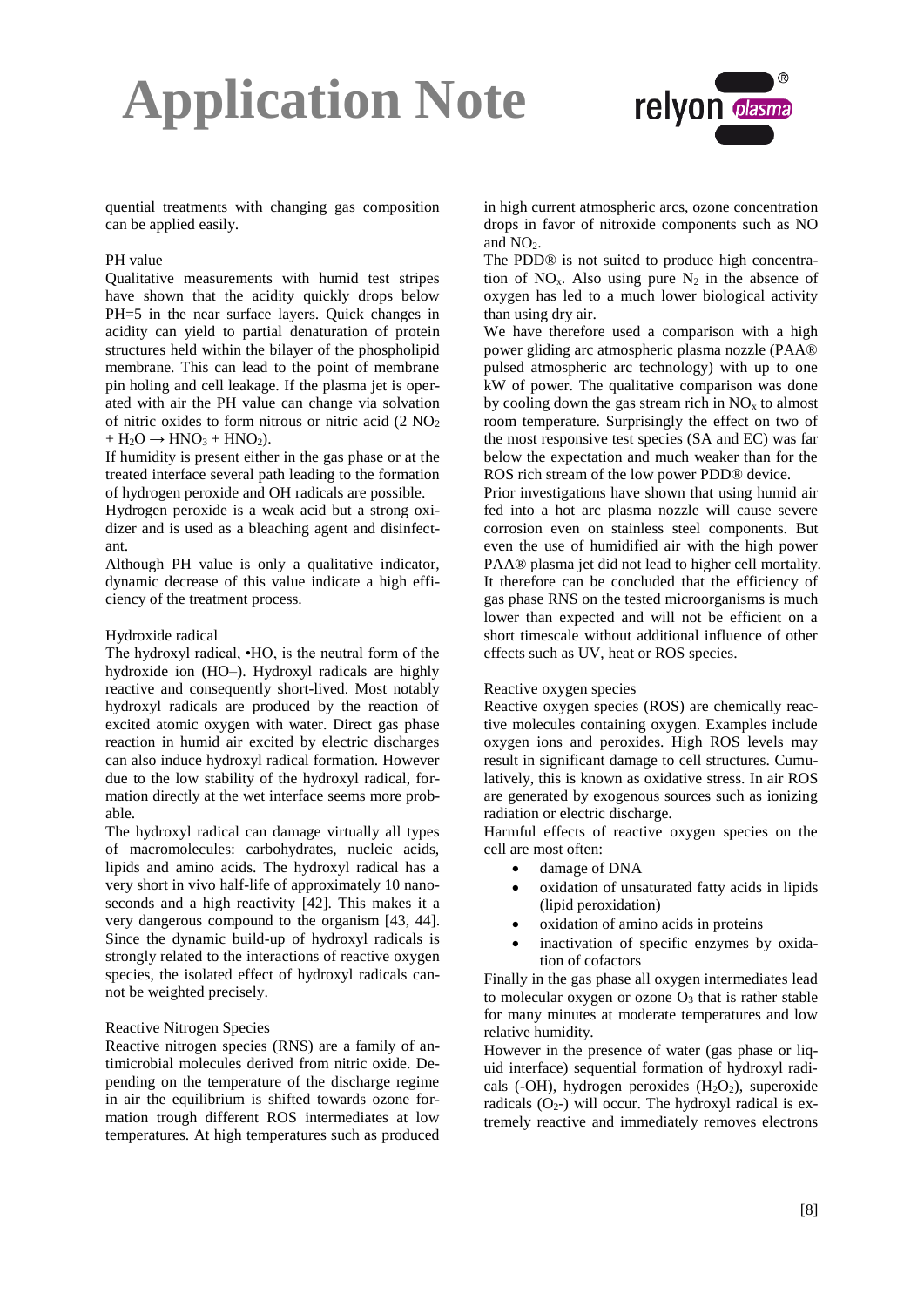

from any molecule in its path, turning that molecule into a free radical and so propagating a chain reaction. But hydrogen peroxide is actually more damaging to DNA than hydroxyl radical since the lower reactivity of hydrogen peroxide provides enough time for the molecule to travel into the nucleus of the cell, where it will damage macromolecules such as DNA.

The presence of ROS at the sample interface has the highest impact of all contributions for the described experimental plasma configuration. Dry air seems to be the best precursor gas used in PDD® plasmas to generate a highly germicidal gas phase. Although ozone is only one of the more stable products ozone sensors can be used to probe the process.

Using the setup as described in figure 4, we have used different precursor process gases such as nitrogen or argon. Even though Argon leads to a more intense plasma phenomenon and a higher degree of ionization, it will only show significant effect if oxygen species are added to the process or the purge gas contains oxygen, so that secondary gas phase reaction will lead to ROS. The same has been observed using nitrogen.

We conclude that the presence of ROS is crucial for the germicidal processes.

be drawn. The biochemical effects on the target systems of the reactive oxygen species is dominant over all other effects. Therefore the highest leverage to optimize the process efficiency will be to tune the operating conditions so that a maximum ROS concentration will be localized as close as possible to the microorganisms to be attacked. Application concepts of integrated PDD plasma sources for laminar treatment of the human body have been proposed [45]. Transport phenomena of the active species at the gas phase/liquid interface that are strongly depended on the flow conditions will have to be analyzed in the future.

| <b>ROS</b>                        | high   |
|-----------------------------------|--------|
| NO <sub>x</sub> , R <sub>NS</sub> | medium |
| $H2O2$ , OH*                      | medium |
| <b>PH</b>                         | medium |
| UV                                | low    |
| Temperature                       | none   |
| Drying                            | none   |
| Electric field                    | none   |
| <b>Surface Charge</b>             | none   |
| Ion impact                        | none   |

Table 2: Shows qualitatively the contribution of different mechanisms to the effects of cold atmospheric plasma on living cells.

#### **7. Summary**

For the case of indirect exposure to an air fed PDD® plasma source, a first very qualitative summary can

| Species                | Description                                                                                                                                                                                                                                                                                                                                                                                                                                                                                                                                                                                                                                                                                                                                          | <b>Oualitative effect</b>                                                                                                                                                                                                                                                                                                                       |
|------------------------|------------------------------------------------------------------------------------------------------------------------------------------------------------------------------------------------------------------------------------------------------------------------------------------------------------------------------------------------------------------------------------------------------------------------------------------------------------------------------------------------------------------------------------------------------------------------------------------------------------------------------------------------------------------------------------------------------------------------------------------------------|-------------------------------------------------------------------------------------------------------------------------------------------------------------------------------------------------------------------------------------------------------------------------------------------------------------------------------------------------|
| Staphylococcus aureus  | Staphylococcus aureus is a Gram-positive bacterium that is<br>frequently found in the human respiratory tract and on the skin.<br>Although S. aureus is not always pathogenic, it is a common<br>cause of skin infections (e.g. boils), respiratory disease (e.g.<br>sinusitis), and food poisoning. The emergence of antibiotic-<br>resistant forms of pathogenic S. aureus (e.g. MRSA) is a<br>worldwide problem in clinical medicine.                                                                                                                                                                                                                                                                                                             | • Up to $log5$ at 3 minutes exposure to<br>5L/min air ionized in PDD®-device<br>• Less than $log2$ at 3 minutes exposed to<br>40L/min intercooled PAA®-device<br>• Low effect of humidity<br>No effect of UV under present setup<br>$\bullet$<br>No clear near field effect (Low sensitiv-<br>٠<br>ity on working distance)<br>Compare figure 5 |
| Pseudomonas aeruginosa | Pseudomonas aeruginosa is a common bacterium that can<br>cause disease in animals, including humans. It is found in soil,<br>water, skin flora, and most man-made environments throughout<br>the world. It thrives not only in normal atmospheres, but also in<br>hypoxic atmospheres, and has, thus, colonized many natural<br>and artificial environments. It uses a wide range of organic<br>material for food; in animals, its versatility enables the organ-<br>ism to infect damaged tissues or those with reduced immunity.<br>The symptoms of such infections are generalized inflammation<br>and sepsis. If such colonies occur in critical body organs, such<br>as the lungs, the urinary tract, and kidneys, the results can be<br>fatal. | Starting at a population of 1e6<br>Equivalent to SA                                                                                                                                                                                                                                                                                             |
| Klebsiella pneumoniae  | Klebsiella pneumoniae is a Gram-negative, non motile, encap-<br>sulated, lactose-fermenting, facultative anaerobic, rod-shaped                                                                                                                                                                                                                                                                                                                                                                                                                                                                                                                                                                                                                       | Starting at a population of 1e5<br>Equivalent to SA                                                                                                                                                                                                                                                                                             |
|                        | bacterium. It naturally occurs in the soil, and about 30% of                                                                                                                                                                                                                                                                                                                                                                                                                                                                                                                                                                                                                                                                                         |                                                                                                                                                                                                                                                                                                                                                 |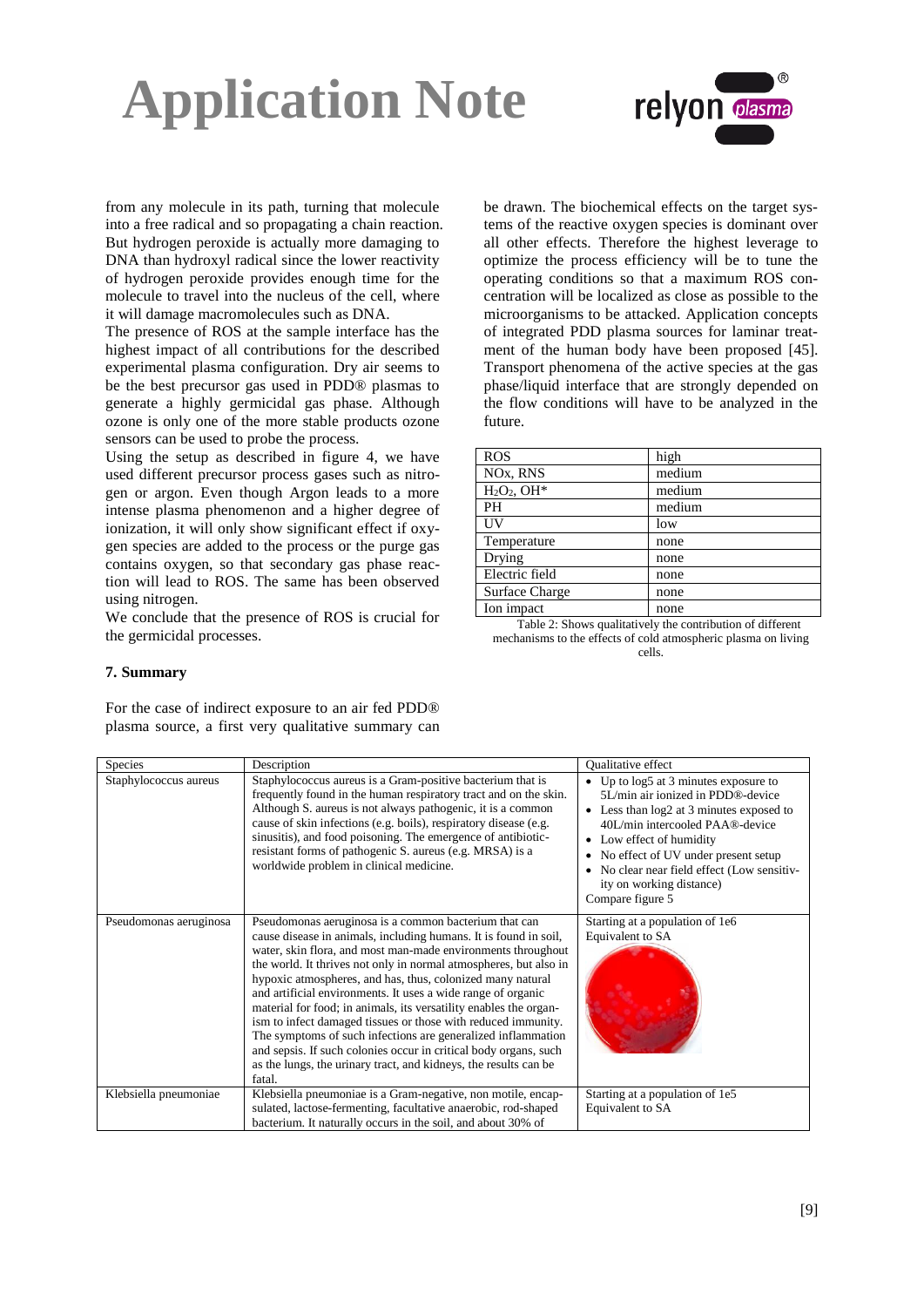

|                                                            | strains can fix nitrogen in anaerobic conditions. Although<br>found in the normal flora of the mouth, skin, and intestines, it<br>can cause destructive changes to human lungs if aspirated,<br>specifically to the alveoli resulting in bloody sputum. In recent<br>years, Klebsiellae have become important pathogens in noso-<br>comial infections.                                                                                                                                                                                                                                                                                                                                      |                                                                                                                        |
|------------------------------------------------------------|---------------------------------------------------------------------------------------------------------------------------------------------------------------------------------------------------------------------------------------------------------------------------------------------------------------------------------------------------------------------------------------------------------------------------------------------------------------------------------------------------------------------------------------------------------------------------------------------------------------------------------------------------------------------------------------------|------------------------------------------------------------------------------------------------------------------------|
| Enterococcus faecium                                       | Enterococcus faecium is a Gram-positive, alpha-hemolytic or<br>non-hemolytic bacterium in the genus Enterococcus. It can be a<br>coexisting organism in the human intestine, but it may also be<br>pathogenic, causing diseases such as neonatal meningitis or<br>endocarditis.                                                                                                                                                                                                                                                                                                                                                                                                             | Starting at a population of 1e5                                                                                        |
| Candida albicans                                           | Candida albicans is a diploid fungus that grows both as yeast<br>and filamentous cells and a causal agent of opportunistic oral<br>and genital infections in humans, and candidal onychomycosis,<br>an infection of the nail plate. Systemic fungal infections (fun-<br>gemias) including those by C. albicans have emerged as im-<br>portant causes of morbidity and mortality in immunocompro-<br>mised patients (e.g., AIDS, cancer chemotherapy, organ or<br>bone marrow transplantation). C. albicans biofilms may form<br>on the surface of implantable medical devices. In addition,<br>hospital-acquired infections by C. albicans have become a<br>cause of major health concerns. | Starting at a population of 1e5<br>More resistant than EC and SA, even at<br>high exposition times saturation at log3  |
| Escherichia coli                                           | Escherichia coli is a Gram-negative, facultatively anaerobic,<br>rod-shaped bacterium that is commonly found in the lower<br>intestine of warm-blooded organisms (endotherms). Most E.<br>coli strains are harmless, but some serotypes can cause serious<br>food poisoning in their hosts, and are occasionally responsible<br>for product recalls due to food contamination.                                                                                                                                                                                                                                                                                                              | Starting at a population of 1e6<br>Equivalent to SA with about factor 5 less<br>sensitivity                            |
| Bifidobacterium<br>(Bifidus or "Lactobacillus<br>bifidus") | Bifidobacterium is a genus of Gram-positive, non-motile, often<br>branched anaerobic bacteria. They are ubiquitous, endosymbi-<br>otic inhabitants of the gastrointestinal tract, vagina and mouth<br>of mammals, including humans. Bifidobacteria are one of the<br>major genera of bacteria that make up the colon flora in mam-<br>mals. Some bifidobacteria are used as probiotics.                                                                                                                                                                                                                                                                                                     | Starting at a population of 1e5.<br>More resistant than EC and SA, even at<br>high exposition times saturation at log3 |
| Bacillus atropheus                                         | Bacillus atrophaeus is a species of black-pigmented bacteria.                                                                                                                                                                                                                                                                                                                                                                                                                                                                                                                                                                                                                               | Equivalent to EC                                                                                                       |
| Enterococcus faecalis                                      | Enterococcus faecalis - formerly classified as part of the Group<br>D Streptococcus system - is a Gram-positive, commensal<br>bacterium inhabiting the gastrointestinal tracts of humans and<br>other mammals. E. faecalis can cause life-threatening infec-<br>tions in humans, especially in the nosocomial (hospital) envi-<br>ronment, where the naturally high levels of antibiotic resistance                                                                                                                                                                                                                                                                                         | Starting with a total population of 1e6.                                                                               |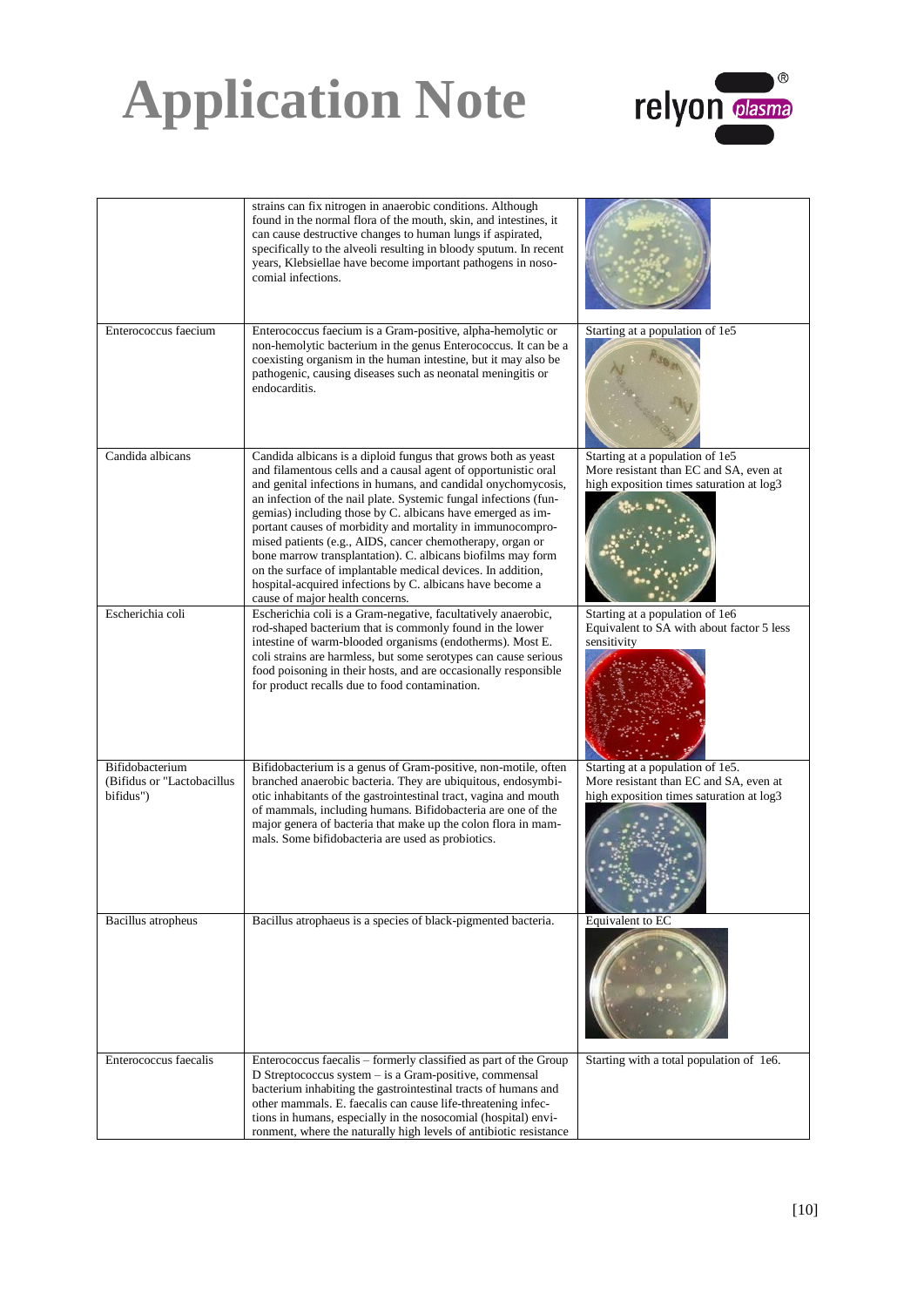

|                               | found in E. faecalis contribute to its pathogenicity.                                                                                                                                                                                                                                                                                                                                                                                                                                                                                                                                                                                                                                                                      |                  |
|-------------------------------|----------------------------------------------------------------------------------------------------------------------------------------------------------------------------------------------------------------------------------------------------------------------------------------------------------------------------------------------------------------------------------------------------------------------------------------------------------------------------------------------------------------------------------------------------------------------------------------------------------------------------------------------------------------------------------------------------------------------------|------------------|
| Porphyromonas gingi-<br>valis | Porphyromonas gingivalis belongs to the phylum Bacteroidetes<br>and is a non-motile, Gram-negative, rod-shaped, anaerobic,<br>pathogenic bacterium. It forms black colonies on blood agar.<br>It is found in the oral cavity, where it is implicated in certain<br>forms of periodontal disease, as well as the upper gastrointesti-<br>nal tract, respiratory tract, and in the colon. Collagen degrada-<br>tion observed in chronic periodontal disease results in part<br>from the collagenase enzymes of this species. It has been<br>shown in an in vitro study that P. gingivalis can invade human<br>gingival fibroblasts and can survive in them in the presence of<br>considerable concentrations of antibiotics. | Equivalent to EC |

Table 3: Photographs of the petri dishes at the endpoint of plasma exposure using the PZ2 to excite dry air with a flow of 6L/min for 3 minutes

#### **8. Conclusion and Outlook**

A simple piezo driven low-temperature plasma system allowing different operation modes and variations of gas composition was designed for a wide spectrum of biomedical applications. The described device is capable of generating stable plasma discharges of high intensity. For the interaction mechanisms with biological systems parallels can be drawn with DBD setups for which an extensive literature can be found.

As to start it seems that reactive oxygen species play the predominant role in the impact of the treatment on many of the typical microorganisms chosen in this investigation. A clear correlation with acidity in the liquid phase was also identified. Depending on the process gas UV light contributes with a minor portion.

These findings open up the path for system optimization while using the same robust and simple PDD® technology.

The very simple device has shown in this qualitative study that a broad bandwith of microorganisms is affected with high impact. However since the dynamic mechanisms are far from beeing understood and so far data has only been generated with simplified "in vitro" model systems a lot of work has to be done. We have started to develop optimized PDD® systems for specific medical problems and to broaden both statistical evidence and fundamental understanding.

#### **References**

[1] Fridman G, Friedman G, Gutsol A, Shekhter AB, Vasilets VN, Fridman A. Applied plasma medicine. Plasma Process Polym. 2008; 5:503–533.

[2] Laroussi M. Low-temperature plasmas for medicine, IEEE Trans Plasma Sci. 2009; 37:714–725.

[3] Scholtz V. Julak J. Kriha V. The microbicidal effect of lowtemperature plasma generated by corona discharge: comparison of various microorganisms on an agar surface or in aqueous suspension. Plasma Process Polym. 2010; 7:237–243.

[4] Cheruthazhekatt S, Cernak M, Slavicek P, Havel J. Gas plasmas and plasma modified materials in medicine. J. Appl. Biomed. 2010; 8:55–66.

[5] Fridman, G., A.D. Brooks, M. Balasubramanian, A. Fridman, A. Gutsol, V.N. Vasilets, H. Ayan, and G. Friedman, Comparison of Direct and Indirect Effects of Non-Thermal Atmospheric Pressure Plasma on Bacteria. Plasma Processes and Polymers, 2007. 4: p. 370-375.

[6] Fridman, G., G. Friedman, A. Gutsol, A.B. Shekhter, V.N. Vasilets, and A. Fridman, Applied Plasma Medicine. Plasma Processes and Polymers, 2008. 5(6): p. 503-533.

[7] Dobrynin, D., G. Fridman, G. Friedman, and A. Fridman, Physical and biological mechanisms of direct plasma interaction with living tissue. New Journal of Physics, 2009(11): p.115020.

[8] Fridman, G., M. Peddinghaus, H. Ayan, A. Fridman, M. Balasubramanian, A. Gutsol, A. Brooks, and G. Friedman, Blood coagulation and living tissue sterilization by floating-electrode dielectric barrier discharge in air. Plasma Chemistry and Plasma Processing, 2006. 26(4): p. 425-442.

[9] Kong, M., G. Kroesen, G. Morfill, T. Nosenko, T. Shimizu, J. Dijk, and J. Zimmermann, Plasma medicine: an introductory review. New Journal of Physics, 2009. 11: p. 115012.

[10] Kalghatgi, S., G. Friedman, A. Fridman, and A. Clyne, Endothelial Cell Proliferation is En- hanced by Low Dose Non-Thermal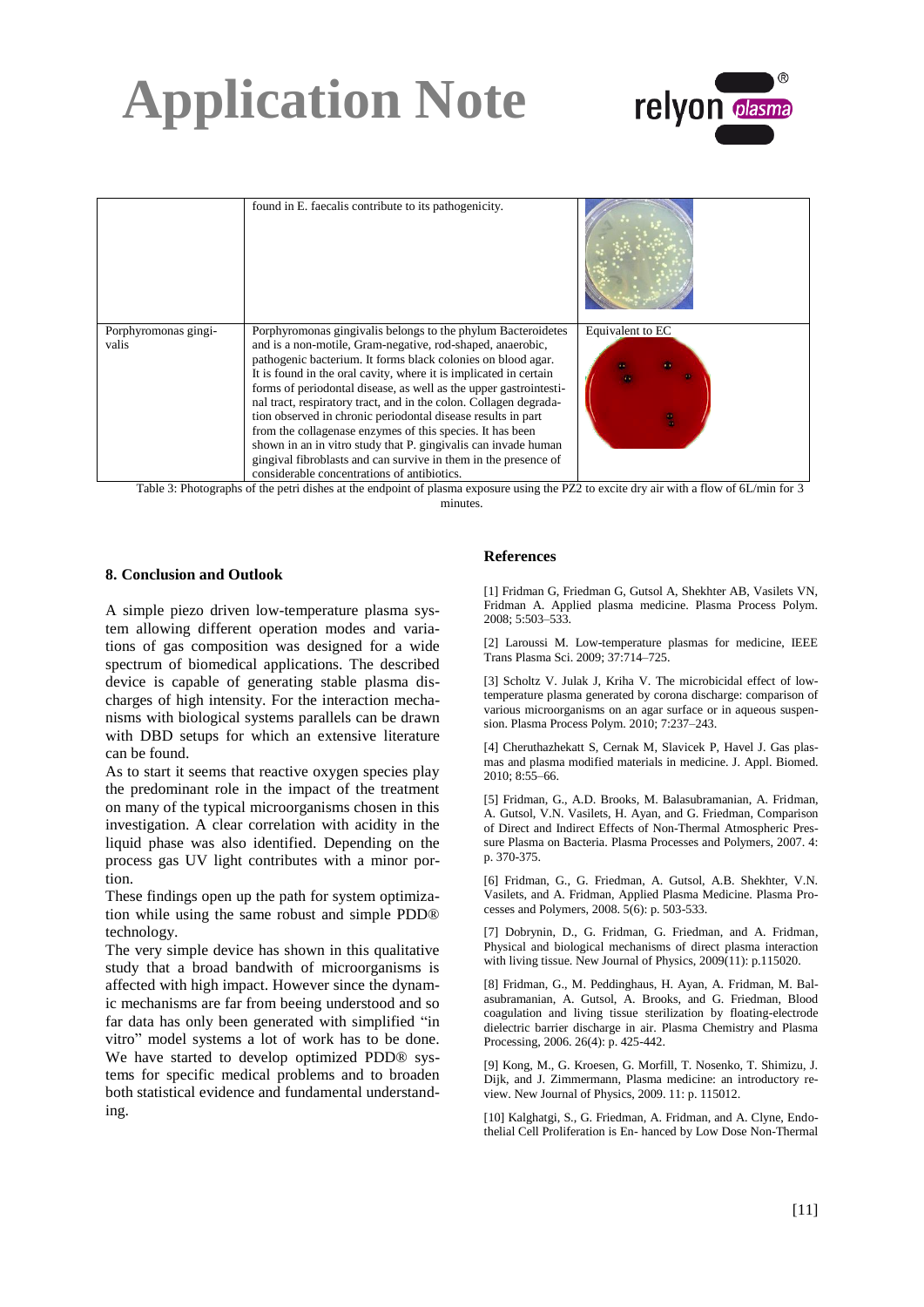

Plasma Through Fibroblast Growth Factor-2 Release. Annals of Biomedical Engineering, 2010. 38(3): p. 748-757.

[11] Coulombe S, editor. Live cell permeabilization using the APGD-t. 1st Int Conf on Plasma Medicine (ICPM); 2007; Corpus Christi, TX, USA.

[12] Coulombe S, Léveillé V, Yonson S, Leask RL. Miniature atmospheric pressure glow discharge torch (APGD-t) for local biomedical applications. Pure Appl Chem. 2006;78(6):1137–46.

[13] Léveillé V, Coulombe S. Design and preliminary characterization of a miniature pulsed RF APGD torch with downstream injection of the source of reactive species. Plasma Sources Sci Tech. 2005;14:467–76.

[14] Kieft IE, Darios D, Roks AJM, Stoffels E. Plasma treatment of mammalian vascular cells: a quantitative description. Plasma Sci. 2005; 33(2):771–75.

[15] Kieft IE, Kurdi M, Stoffels E. Reattachment and apoptosis after plasma-needle treatment of cultured cells. Plasma Sci. 2006; 34(4):1331–36.

[16] Stoffels E. Gas plasmas in biology and medicine. J Physics D: Applied Physics. 2006; 39(16).

[17] Stoffels E, Kieft AIE, Sladek AREJ, van den Bedem ALJM, van der Laan AEP, Steinbuch AM. Plasma needle for in vivo medical treatment: recent developments and perspectives. Plasma Sources Sci Tech. 2006;15(4):S169–S180.

[18] Kalghatgi SU, Fridman G, Fridman A, Friedman G, Clyne AM. Non-thermal dielectric barrier discharge plasma treatment of endothelial cells. Conf Proc IEEE Eng Med Biol Soc. 2008; 2008:3578–81. Epub 2009/01/24.

[19] Fridman G, Peddinghaus M, Ayan H, Fridman A, Balasubramanian M, Gutsol A, Brooks A, Friedman G. Blood coagulation and living tissue sterilization by float- ing-electrode dielectric barrier discharge in air. Plasma Chem Plasma Process. 2006; 26(4):425–42.

[20] Gostev V, Dobrynin D, editors. Medical microplasmatron. 3rd International Work- shop on Microplasmas (IWM-2006); 2006; Greifswald, Germany.

[21] Kalghatgi S, Dobrynin D, Fridman A, Cooper M, Nagaraj G, Peddinghaus M, Bala- subramanian M, Barbee K, Brooks A, Vasilets VN, Gutsol A, Fridman A, Friedman G, editors. Applications of non thermal atmospheric pressure plasma in medicine. NATO Advanced Study Institute on Plasma Assisted Decontamination of Biological and Chemical Agents. Cesme-Izmir, Turkey: Springer, 2007.

[22] Kalghatgi S, Fridman G, Cooper M, Nagaraj G, Peddinghaus M, Balasubramanian M, Vasilets VN, Gutsol A, Fridman A, Friedman G. Mechanism of blood coagula- tion by nonthermal atmospheric pressure dielectric barrier discharge plasma. Plasma Sci. 2007; 35(5):1559–66.

[23] Shekhter AB, Serezhenkovb VA, Rudenkoa TG, Pekshevc AV, Vanin AF. Benefi- cial effect of gaseous nitric oxide on the healing of skin wounds. Nitric Oxide Biol Chem. 2005;12(4):210– 19.

[24] Fridman G, Brooks A, Balasubramanian, Fridman A, Gutsol A, Vasilets VN, Ayan H, Friedman G. Comparison of direct and indirect effects of non-thermal atmo- spheric-pressure plasma on bacteria. Plasma Process Polymer. 2007;4(4):370–75.

[25] Kalghatgi S, Dobrynin D, Wu A, Sensenig R, Fridman G, Balasubramanian M, Bar- bee K, Brooks A, Fridman A, Friedman G, editors. Toxicity analysis of direct non- thermal plasma treatment of living tissue. IEEE 35th Int Conf on Plasma Science; Jun 15–19, 2008; Karlsruhe, Germany; 2008.

[26] Kalghatgi S, Dobrynin D, Wu A, Podolsky E, Cechar E, Fridman G, Fridman A, Brooks A, Barbee K, Fridman G, editors. Toxicity of direct non-thermal atmospher- ic pressure plasma treatment of living tissue. Proceedings of the IEEE 17th International Pulsed Power Conference; Jun 29–Jul 2, 2009; Washington, DC, USA.

[27] Danil Dobrynin et al, Plasma Medicine, 1(2): 109–114 (2011)

[28] Otter JA, Puchowicz M, Ryan D, Salkeld JA, Cooper TA, Havill NL, Tuozzo K, Boyce JM (June 2009). "Feasibility of routinely using hydrogen peroxide vapor to decontaminate rooms in a busy United States hospital". Infect Control Hosp Epidemiol 30 (6): 574–7.

[29] Bartels MD, Kristoffersen K, Slotsbjerg T, Rohde SM, Lundgren B, Westh H (September 2008). "Environmental meticillin-resistant Staphylococcus aureus (MRSA) disinfection using dry-mist-generated hydrogen peroxide". J. Hosp. Infect. 70 (1): 35–41.

[30] French GL, Otter JA, Shannon KP, Adams NM, Watling D, Parks MJ (May 2004). "Tackling contamination of the hospital environment by methicillin-resistant Staphylococcus aureus (MRSA): a comparison between conventional terminal cleaning and hydrogen peroxide vapour decontamination". J. Hosp. Infect. 57 (1): 31–7.

[31] Otter JA, Cummins M, Ahmad F, van Tonder C, Drabu YJ (October 2007). "Assessing the biological efficacy and rate of recontamination following hydrogen peroxide vapour decontamination". J. Hosp. Infect. 67 (2): 182–8.

[32] Hardy KJ, Gossain S, Henderson N, Drugan C, Oppenheim BA, Gao F, Hawkey PM (August 2007). "Rapid recontamination with MRSA of the environment of an intensive care unit after decontamination with hydrogen peroxide vapour". J. Hosp. Infect. 66 (4): 360–8.

[33] Kramer A, Lindequist U, Weltmann K-D, Wilke C, von Woedtke Th, Plasma Medicine – its perspective for wound therapy, GMS Krankenhaushyg Interdiszip 2008; 3(1):Doc16 (20080311)

[34] Suhem, K., Matan, N., Nisoa, M. and Matan, N. in International Food Research Journal 20(2): 947-951 (2013)

[35] Kogelschatz, Ulrich, Baldur Eliasson, and Walter Egli. From ozone generators to flat television screens: history and future potential of dielectric-barrier discharges. Pure Applied Chemistry, Vol. 71, No. 10, pp. 1819-1828, 1999

[36] Dielectric-Barrier Discharges. Principle and Appli- cations. Journal de Physique IV, 1997, 07 (C4), pp.C4-47-C4-66

[37] R. Behrisch (ed.) (1981). Sputtering by Particle bombardment:. Springer, Berlin. ISBN 978-3-540-10521-3.

[38] Laroussi M. Nonthermal decontamination of biological media by atmospher- ic-pressure plasmas: review, analysis, and prospects. IEEE Trans Plasma Sci. 2002;30:1409–1415

[39] Quin, B.-L., Barbosa-Cánovas, G. V., Swanson, B. G. and Pedrow, P. D. 1998. Inactivating microorganism using a pulsed electric field continuous treatment system. IEEE Trans Indus Applic. 34(1):43-49